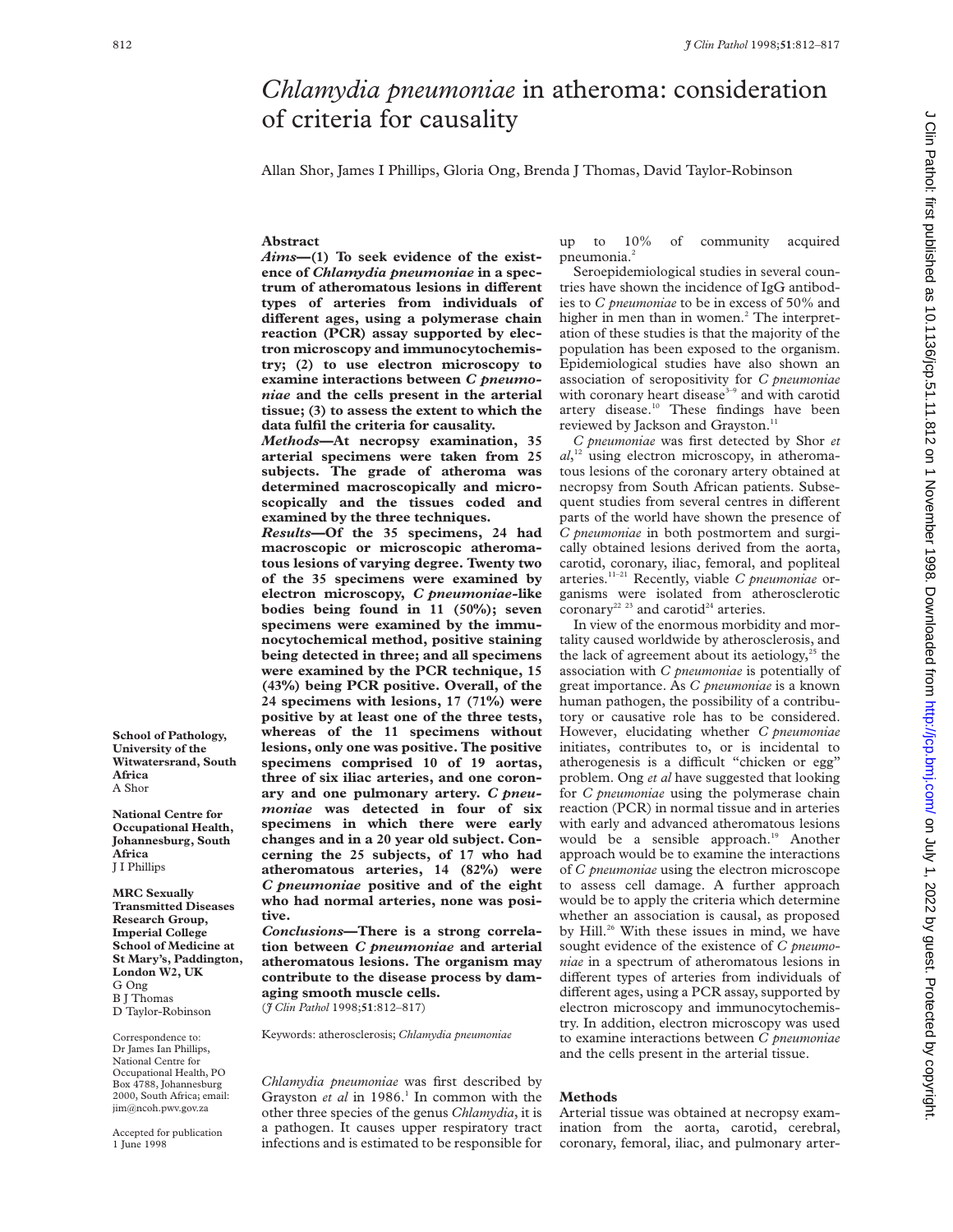*Table 1 Details of subjects and specimens examined*

| No              | Age      | Cause      | Artery    | Macro          | Micro                   | EМ        | PCR                      | $_{IC}$ |
|-----------------|----------|------------|-----------|----------------|-------------------------|-----------|--------------------------|---------|
| $\mathbf{1}$    | 26       | Trauma     | Aorta     | $\Omega$       | $\mathbf{0}$            |           | $\overline{\phantom{0}}$ |         |
| $\overline{2}$  | 70       | Nat        | Aorta     | $\overline{c}$ | $\overline{c}$          | $^{+}$    | $+$                      | $^{+}$  |
| 3               | 20       | Trauma     | Aorta     | $\mathbf{1}$   | 1                       |           |                          |         |
| 4a              | 26       | Trauma     | Aorta     | $\mathbf{1}$   | $\mathbf{1}$            |           |                          |         |
| 4b              |          |            |           | $\Omega$       | $\mathbf{0}$            |           |                          |         |
| 5               | 86       | <b>CCF</b> | Aorta     | 3              | 3                       | $^{+}$    | $+$                      | n/r     |
| 6a              | 37       | Trauma     | Iliac     | $\overline{c}$ | $\overline{c}$          | $^{+}$    | $+$                      | $+$     |
| 6b              |          |            | Iliac     | $\overline{c}$ | $\overline{c}$          | n/r       | $\overline{a}$           | n/r     |
| 6c              |          |            | Iliac     | $\overline{c}$ | $\overline{c}$          | n/r       | $\ddot{}$                | n/r     |
| 7a              | 57       | MI         | Iliac     | $\overline{c}$ | $\overline{c}$          | $^{+}$    |                          | n/r     |
| 7b              |          |            | Iliac     | $\overline{c}$ | $\overline{c}$          | n/r       |                          | n/r     |
| 7c              |          |            | Iliac     | $\overline{c}$ | $\overline{c}$          | n/r       |                          | n/r     |
| 8a              | 75       | Pneumo     | Aorta     | $\overline{2}$ | $\overline{c}$          | $^{+}$    |                          | $+$     |
| 8b              |          |            | Carotid   | $\theta$       | $\mathbf{0}$            | n/r       |                          | n/r     |
| 8c              |          |            | Carotid   | 3              | $\overline{\mathbf{3}}$ | n/r       | $\ddot{}$                | n/r     |
| 9a              | 73       | COPD       | Carotid   | $\overline{c}$ | $\overline{c}$          | $^{+}$    | $+$                      | n/r     |
| 9 <sub>b</sub>  |          |            | Carotid   | $\Omega$       | $\mathbf{0}$            | n/r       | $+$                      | n/r     |
| 9c              |          |            | Femoral   | $\overline{c}$ | $\overline{c}$          | n/r       | $\overline{\phantom{0}}$ | n/r     |
| 10a             | 79       | Nat        | Aorta     | $\overline{c}$ | $\overline{c}$          | $^{+}$    | $^{+}$                   | n/r     |
| 10 <sub>b</sub> |          |            |           | $\overline{c}$ | $\overline{c}$          | n/r       | $\ddot{}$                | n/r     |
| 11              | $\Omega$ | Trauma     | Aorta     | $\Omega$       | $\theta$                |           |                          | n/r     |
| 12              | 25       | Trauma     | Carotid   | $\Omega$       | $\mathbf{0}$            |           |                          | n/r     |
| 13              | 25       | Trauma     | Aorta     | $\Omega$       | $\mathbf{0}$            |           |                          | n/r     |
| 14              | 30       | Trauma     | Aorta     | $\theta$       | $\mathbf{0}$            |           |                          | n/r     |
| 15              | 28       | Trauma     | Aorta     | 1              | 1                       |           |                          | n/r     |
| 16              | 34       | Trauma     | Aorta     | 1              | 1                       | $\ddot{}$ | $+$                      | n/r     |
| 17              | 24       | Trauma     | Cerebral  | $\Omega$       | $\mathbf{0}$            |           |                          | n/r     |
| 18              | 52       | Trauma     | Coronary  | $\overline{c}$ | $\overline{c}$          | $^{+}$    | $\ddot{}$                | n/r     |
| 19              | 40       | Trauma     | Aorta     | $\mathbf{1}$   | $\mathbf{1}$            | $\ddot{}$ | $\ddot{}$                | n/r     |
| 20              | 30       | Trauma     | Aorta     | $\Omega$       | $\theta$                |           |                          | n/r     |
| 21              | 22       | Trauma     | Aorta     | $\Omega$       | $\theta$                |           |                          | n/r     |
| 22              | 5.       | Nat        | Aorta     | $\overline{c}$ | $\overline{c}$          | n/r       | $\ddot{}$                | n/r     |
| 23              | ć.       | Nat        | Cerebral  | 3              | 3                       | n/r       |                          | n/r     |
| 24              | Ś.       | ς          | Pulmonary | $\overline{c}$ | $\overline{c}$          | n/r       | $\ddot{}$                | n/r     |
| 25              | 28       | Trauma     | Aorta     | $\Omega$       | $\mathbf{1}$            | n/r       | $\ddot{}$                | n/r     |

?, unknown; +, positive; −, negative; CCF, congestive cardiac failure; COPD, chronic obstructive pulmonary disease; EM, electron microscopy; IC, immunocytochemistry; Macro, macroscopic grade; MI, myocardial infarction; Micro, microscopic grade; Nat, natural causes; n/r = no result; PCR, polymerase chain reaction; Pneumo, pneumonia.

> ies. To reduce the risk of chlamydial DNA cross contamination during dissection, usually only one artery was collected from each subject (table 1).

The cause of death in most cases was trauma. The 35 tissue samples were from 25 males with an age range from newborn to 86 years. Collection of tissue was between 12 and 36 hours after death. The 25 subjects were examined consecutively at necropsy by one pathologist.

At collection, tissue was noted to be macroscopically normal or affected by atheroma, the degree being graded as follows: grade 0, no visible lesion; grade 1, fatty streak; grade 2, fibrolipid plaque; grade 3, advanced lesion with fibrosis, calcification, ulceration, or haemorrhage.

Each specimen was given a code number and divided into three, one portion being frozen and stored at −70°C for PCR studies. A second portion was fixed in a solution of 10% phosphate buffered formalin for histology, and a third portion was fixed in a 2.5% phosphate buffered glutaraldehyde solution for electron microscopy. Each tissue sample was given a coded number and examined by a histopathologist, electron microscopist, and staff of the PCR laboratory, none of whom had access to any specimen information other than a coded number.

Tissue collected in buffered formalin was left to fix for 48 hours and processed routinely before being embedded in wax and sectioned at 5 µm. Sections were stained with haematoxylin and eosin and Masson's trichrome technique. The presence and degree of atheroma of the intima was assessed by light microscopy and graded as follows: grade 0, no lesion; grade 1, smooth muscle cell damage, macrophage and foam cell infiltration; grade 2, central necrotic area with overlying fibrosis; grade 3, dense fibrosis, calcification, ulceration, neovascularisation, or haemorrhage.

For electron microscopy, the arterial tissue was processed by a standard technique, $27$ sectioned, and stained with lead citrate and uranyl acetate. Semithin, 1 µm sections were stained with Azure 2 for comparison with sections for light microscopy.<sup>28</sup> A Jeol 1200 EX 2 instrument was used to examine 90 nm sections on 100 mesh copper grids. Component cells and the matrix of the arteries were identified and the presence of organisms with chlamydial morphology was noted.

Additional sections from the wax blocks used to examine the morphology and grade the degree of atheroma were stained using the chlamydia genus-specific CF-2 antibody according to the immunoperoxidase method of Grayston *et al*. 20

The tissue samples for the PCR assay, identifiable only by code numbers, were sent by courier in a frozen condition from Johannesburg to London, where they were stored immediately in liquid nitrogen. The DNA extractions and PCR assays were performed according to the method of Ong *et al*. <sup>19</sup> When DNA was extracted from the tissues, a negative control—comprising a tube of extraction buffer only—was processed in an identical manner. Each batch of samples in the PCR cycle was accompanied by a negative control, in which water was substituted for the tissue DNA fragments, and a positive control, to which was added sufficient *C pneumoniae* DNA for the detection of 10 organisms. The first round PCR primers used spanned bases 1053 to 1076 and 1518 to 1540 of the major outer membrane protein (MOMP) gene. The second round primers spanned bases 1053 to 1076 and bases 1254 to 1280 of the MOMP gene. Samples which gave a positive result were confirmed by Southern blot analysis, using a 30 base pair oligonucleotide probe based between the DNA sequences of the two second round primers. The 30 base pair probe spanned bases 1106 to 1135 of the MOMP gene. Samples that gave a negative PCR result were retested for any inhibitors to the PCR assay by seeding an aliquot of the sample DNA with 100 fg of *C pneumoniae* DNA and repeating the assay. To minimise aerosol contamination, the DNA extraction from the tissue samples was carried out in a laminar flow cabinet in a different room from that used for the PCR assay. Mixing of the pre-PCR reagents and the addition of the DNA aliquot were carried out in separate cabinets. In the second round PCR, the already amplified first round DNA was added in a further laminar flow cabinet in a different room from that used for mixing of pre-PCR reagents and the addition of sample DNA. All cabinets were swabbed with methanol and irradiated with ultraviolet light for 30 minutes before use.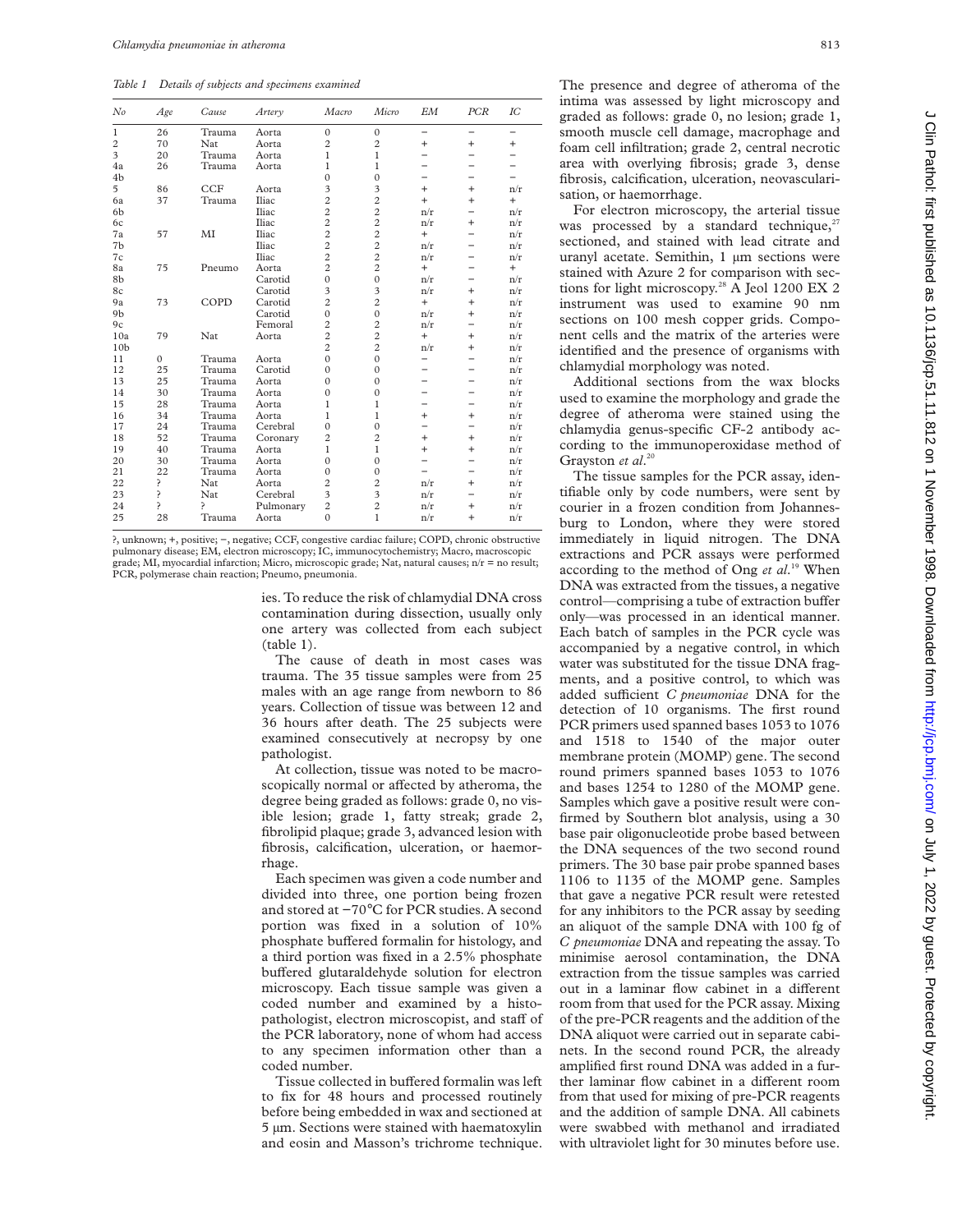

*Figure 1 Transmission electron micrograph of an atheromatous arterial wall. Elementary bodies of Chlamydia pneumoniae in vacuoles within a smooth muscle cell. The organisms appear pear shaped in some profiles (arrowed) and contain a central, electron-dense core. The scale bar represents 300 nm.*



*Figure 2 Transmission electron micrograph of a foam cell in an area of atheroma within an artery. The foam cell is identified as a smooth muscle cell full of lipid droplets and vacuoles containing Chlamydia pneumoniae. The scale bar represents 1 µm.*

On completion of all the laboratory investigations, the specimen code number and data were revealed to allow analysis of the data.

## **Results**

# MACROSCOPIC AND MICROSCOPIC LESIONS

Of the 35 specimens, 23 were found to have macroscopic lesions: five of grade 1, 14 of grade 2, and four of grade 3. Microscopic examination of the specimens showed 24 to have lesions: six of grade 1, 14 of grade 2, and four of grade 3. Thus one macroscopically normal specimen, an aorta from patient No 25, was seen to have a grade 1 microscopic lesion  $(table 1)$ .

## ELECTRON MICROSCOPY

Twenty two specimens were suitable for examination by electron microscopy. Some specimens were not suitable either because of calcification, which rendered the tissue impossible to section, or because of failure to orientate the tissue correctly. Structures similar in morphology and size to those of elementary bodies of *C pneumoniae* were detected in 11 of the specimens. They comprised membrane bound, often pear shaped, 100 to 300 nm particles, containing an electron-dense core measuring up to 100 nm diameter (fig 1) and were identified in smooth muscle cells, in foam cells, and in the extracellular debris of atheromatous lesions. The *C pneumoniae*-like organisms were observed only in areas of tissue damage, and smooth muscle cells containing them were always altered pathologically. The changes observed were vacuolation of the cytoplasm with concurrent reduction in myofilaments and an accumulation of cytoplasmic lipid (fig 2).

#### IMMUNOCYTOCHEMISTRY

There was consistent background staining in all but seven of the 35 specimens examined, and this staining could not be completely extinguished by routine blocking techniques.<sup>2</sup> As a result, the histopathologist was unable to interpret the immunocytochemically stained sections from 28 specimens. Therefore, only seven specimens were assessed by immunocytochemistry; in these, positive staining—clearly distinguishable from any background staining—was detected in three. The positive staining was observed in smooth muscle cells and foam cells and occasionally in the central necrotic core region.

#### PCR ASSAY

All the 35 specimens were subjected to analysis by the PCR and 15 were positive for *C pneumoniae*.

# CORRELATION OF THE RESULTS OF THE VARIOUS **TESTS**

Of the 22 specimens examined by electron microscopy, the result of the PCR assay was in agreement in 19. Eight were positive by both tests, 11 were negative by both tests, and three were positive by electron microscopy but negative by the PCR assay. Of the seven specimens examined by immunocytochemistry, the result of electron microscopy was in agreement in six specimens, as was the result of the PCR assay. Overall, of the 35 specimens examined, 18 were positive by at least one of the methods employed. When the 25 subjects rather than specimens are considered, 14 of the 17 who had atheromatous arteries had vessels that were *C pneumoniae* positive, whereas none of the eight who had normal arteries was positive.

#### TYPE OF VESSEL AND OCCURRENCE OF *C PNEUMONIAE*

Seven different arteries were represented. Of 19 aortas examined, 10 were positive for *C pneumoniae* by at least one of the methods employed. Of six iliac arteries examined, three were positive; of five carotid arteries examined, three were positive, as were one coronary and one pulmonary artery. Two cerebral arteries and one femoral artery were negative.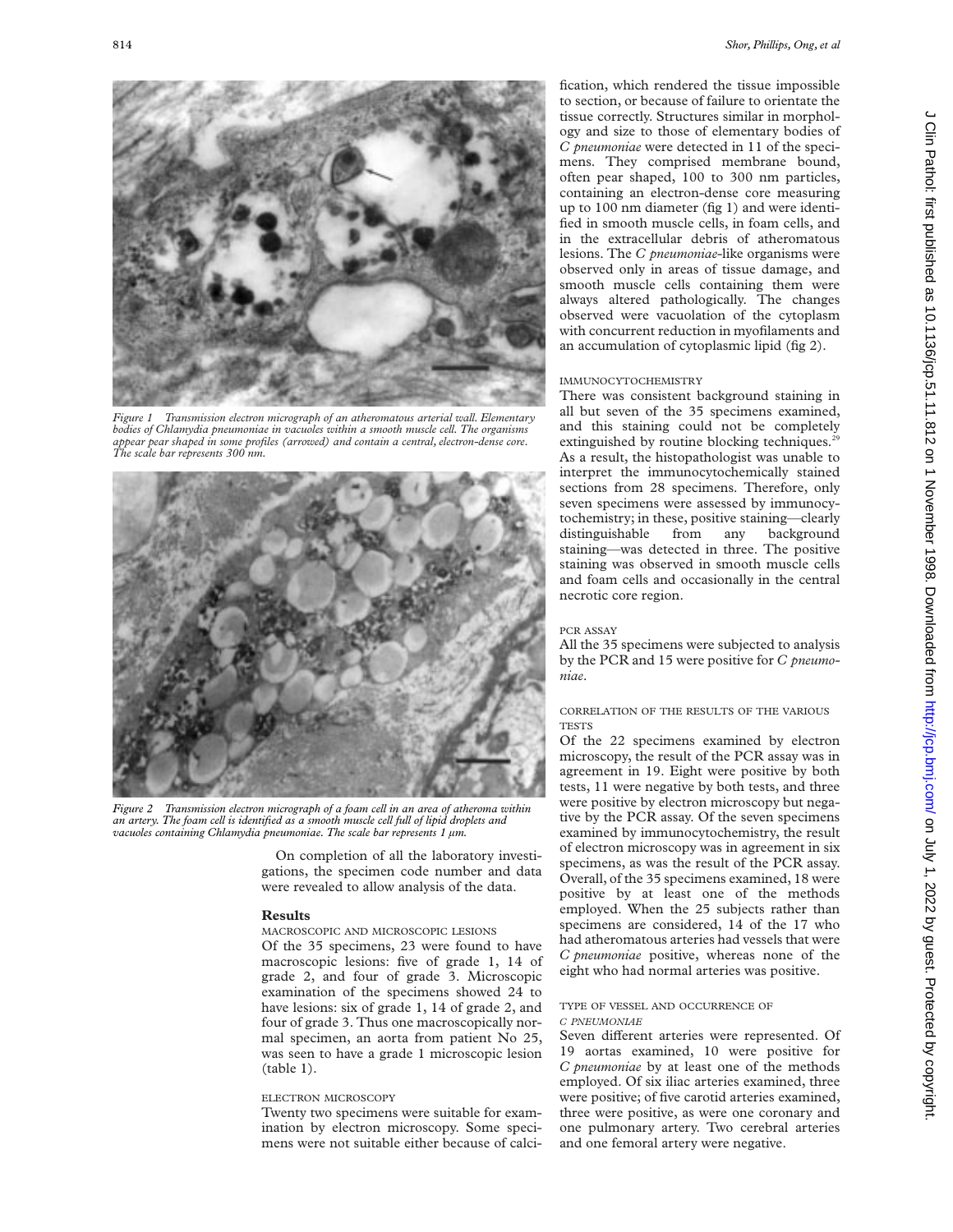GRADE OF LESION AND OCCURRENCE OF *C PNEUMONIAE*

On microscopic examination, one of the macroscopically normal aorta specimens, from patient No 25, was seen to have a grade 1 lesion. *C pneumoniae* was demonstrated in this lesion by the PCR assay. Of the 24 subjects whose specimens had macroscopic or microscopic evidence of a lesion, *C pneumoniae* was detected in 17: in four of the six grade 1 lesions, 11 of the 14 grade 2 lesions, and two of the four grade 3 lesions. Eleven of the specimens had no lesion by macroscopic or microscopic assessment. Of these, only one was positive for *C pneumoniae*, in this case by the PCR assay. This tissue sample was from a normal area between atheromatous lesions in the carotid artery of a 73 year old man (patient No 9b). Unfortunately, owing to failure to orientate this specimen correctly, this area could not be examined by electron microscopy to determine whether there was any cell damage.

### AGE OF SUBJECT AND OCCURRENCE OF *C PNEUMONIAE*

The age of three of the subjects was not available. Of the remaining 22, 10 were less than 30 years old. Four of these had grade 1 atheromatous lesions, two of which were *C pneumoniae* positive. Of the 12 subjects who were 30 or more years old, 10 had atheromatous lesions, eight of grade 2 or 3, and all 10 were confirmed *C pneumoniae* positive.

#### **Discussion**

We are confident that the measures taken to prevent cross contamination of arteries by chlamydial DNA during their collection and processing means that the results obtained by use of the PCR assay are not spurious. Immuno-electronmicroscopy was not used to identify the particles seen, but their structure and size was compatible with the elementary bodies of *C pneumoniae.* Background staining made the interpretation of the results of immunocytochemistry difficult for all but seven samples. Such staining was a problem also encountered by Ong *et al*. <sup>19</sup> Nevertheless, where interpretation was possible, the agreement of the results obtained by immunocytochemistry with those of the PCR assay and electronmicroscopy indicates that the results of immunocytochemistry are not non-specific and caused, as has been suggested, $30$  by cross reactivity of the chlamydial antibody with a diseased tissue component. Overall, there was good agreement between the results of the three independent techniques. Based on these, the important observations in this study are as follows: first, the detection of *C pneumoniae* in 71% of arterial atheromatous lesions, in keeping with the results of some previous studies in which the organism has been detected in 60% to 100% of lesions<sup>13 18</sup>; second, the detection, for the first time, of the organism in a lesion of the pulmonary artery (the organism has now been described in this artery and in lesions of the aorta, carotid, coronary, femoral, popliteal, $21$ and iliac arteries); third, the occurrence of *C pneumoniae* only in areas of tissue damage as

shown by electron microscopy and immunocytochemistry; and, finally, the finding that minimal lesions are *C pneumoniae* positive as often as severe lesions.

Whether *C pneumoniae* has a causal role in atheroma is the important "chicken or egg" issue. *C pneumoniae* has been isolated by culture from atheromatous arteries<sup>22–24</sup>; however, the organism appears difficult to culture consistently, which makes the fulfilment of Koch's postulates difficult to achieve. However, the question of association or causation has been addressed by Hill,<sup>26</sup> who highlighted nine aspects to consider before deciding on an interpretation of causality. These are concerned with an examination of the association in terms of its strength, consistency, specificity, temporality, plausibility, coherence, analogy, biological gradient, and experimental evidence. We shall consider them in the light of existing data and those provided by this study.

Apart from one report of failure to detect *C pneumoniae* in coronary artherectomy specimens,<sup>31</sup> which has been criticised by Jackson *et al*, <sup>32</sup> there is a strong positive and consistent association between *C pneumoniae* and arterial atheromatous lesions. This was evident in our present study and in reports from several laboratories in different countries based on the use of the PCR assay<sup>12-19 21 33</sup> and culture.<sup>22–24</sup>

In relation to specificity, whereas cytomegalovirus has been detected in both normal and atheromatous arteries,15 *C pneumoniae* has been found more specifically in atheromatous lesions in this and other studies.<sup>33</sup>

To fulfil the criterion of temporality, the organism must be found in the earliest lesions. It was clear in this study that the existence of *C pneumoniae* in arteries was related to the age of the subjects. Below the age of 30 years, fewer subjects had atheromatous lesions and those that had, had the less severe lesions. Nevertheless, *C pneumoniae* was detected in half of them. Thus *C pneumoniae* has been documented here and elsewhere in fatty streaks<sup>12</sup> which are considered to be the earliest manifestation of atheroma. Indeed, in subject No 25, a 28 year old, a lesion in the aorta was noted only microscopically, but *C pneumoniae* was detected by the PCR technique. Overall, our observations are in keeping with the findings of Kuo *et al*, <sup>15</sup> who demonstrated *C pneumoniae* in the coronary arteries of young adults (15 to 35 years old).

Is a causal association plausible? The answer would seem to be in the affirmative. *C pneumoniae* is a pathogenic organism which has been shown in vitro to be capable of infecting aortic smooth muscle cells, endothelial cells, and macrophages, $34 \times 35$  all of which are involved in atherogenesis.<sup>36</sup> <sup>37</sup> Furthermore, the results of seroepidemiological studies have shown that infection with *C pneumoniae* is common,<sup>2</sup> occurring at an early age and at intervals throughout life and—like coronary heart disease—more commonly in males.<sup>2</sup>

Would a causal role for *C pneumoniae* be coherent with existing knowledge about atherogenesis? For some time there has been an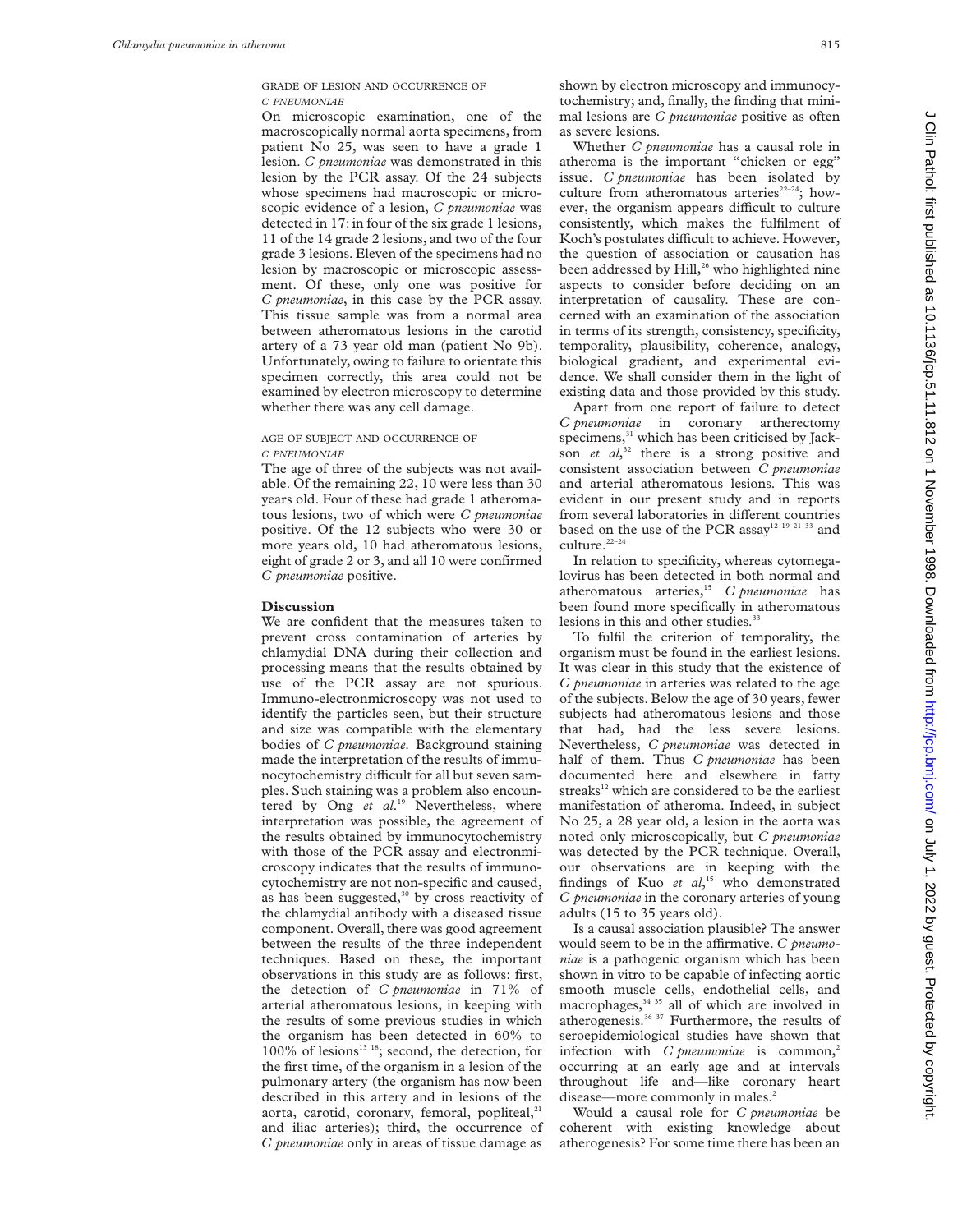accepted response to injury hypothesis to explain atherogenesis, and microorganisms, including viruses, have been proposed as initiators of injury.<sup>36 37</sup> The electronmicroscopic findings suggest that *C pneumoniae* may be contributing to the disease process by damaging smooth muscle cells. Smooth muscle cells containing *C pneumoniae* show vacuolation, loss of myofilaments and an accumulation of lipid. The resultant foam cell is a characteristic feature of atheroma. $37$  In addition, an analogy has been drawn between *C pneumoniae* and *C trachomatis*, the latter causing chronic, fibrotic, and necrotic lesions in trachoma and lymphogranuloma venereum.<sup>38</sup> Recent reports of an association between C reactive protein, interleukin 6, and coronary heart disease support the concept of an underlying inflammatory process, such as a chronic infection, playing a role in atherogenesis.<sup>39-41</sup>

There are no data concerning a biological gradient to fulfil Hill's criterion, but preliminary experimental evidence from mouse and rabbit models<sup>42 43</sup> indicate that infection with *C pneumoniae* can produce an atherosclerotic lesion in the aorta.

With regard to experimental evidence, eradication experiments have been suggested.<sup>19 20</sup> Some data have been published on the effects of antichlamydial agents on patients at risk for coronary heart disease, and these initial results appear to show a beneficial effect associated with antibiotic administration.<sup>44 45</sup> In the rabbit model, treatment with an antichlamydial agent prevents the development of atherosclerosis.<sup>43</sup>

In conclusion, we have confirmed a strong positive association between *C pneumoniae* and atheroma. The extent of the association has been expanded to include the pulmonary artery. *C pneumoniae* has been demonstrated in the earliest lesions of atheroma and in subjects as young as 20 years. The observation that infected smooth muscle cells in the arterial wall become vacuolated, lipid filled, and contribute to the foam cell population is consistent with a possible causal role for *C pneumoniae* in the development of atheromatous lesions. Indeed, from the work in this and other studies, Hill's criteria for causation have been fulfilled to a large extent. However, unequivocal evidence is still lacking. If *C pneumoniae* existed only in the older lesions then no case could be made for it as an initiator of atheroma. Demonstration of the organism in subjects as young as 20 years and in the earliest lesions of atheroma is consistent with it having a causal role. Unfortunately, it is still not possible to establish whether *C pneumoniae* predates and initiates an early lesion or infiltrates an early lesion after it has begun to develop. Resolution of this conundrum may lie in the outcome of preventive measures, most notably antibiotic treatment. Initial results in humans<sup>44 45</sup> treated with antichlamydial agents are encouraging. The prevention of atherosclerosis in rabbits infected with *C pneumoniae* and treated with antibiotics<sup>43</sup> strengthens the aetiological link between *C pneumoniae* and atherosclerosis. Data from more clinical trials are needed, along

with an examination of the interaction of *C pneumoniae* with arterial tissue.

We wish to acknowledge the technical assistance of Mrs Jemima Cantrell and Mrs Amina Touh-Touh.

- 1 Grayston JT, Kuo C-C, Wang SP, *et al.* A new Chlamydia psittaci strain, TWAR, isolated from acute respiratory tract infections. *N Engl J Med* 1986;**315**:161–8.
- 2 Grayston JT. Infections caused by Chlamydia pneumoniae strain TWAR. *Clin Infect Dis* 1992;**15**:757–63.
- 3 Saikku P, Mattila K, Nieminen MS, *et al.* Serological evidence of an association of a novel Chlamydia, TWAR, with chronic coronary heart disease and acute myocardial infarction. *Lancet* 1988;ii:983–6.
- 4 Leinonen M, Linnanmaki E, Mattila K, *et al.* Circulating immune complexes containing chlamydial lipopolysaccha-ride in acute myocardial infarction. *Microb Pathog* 1990;**9**: 67–73.
- 5 Saikku P, Leinonen M, Tenkanen L, *et al.* Chronic Chlamydia pneumoniae infection as a risk factor for coronary heart disease in the Helsinki heart study. *Ann Intern Med* 1992;**116**:273–8.
- 6 Linnanmaki E, Leinonen M, Mattila K, *et al.* Chlamydia pneumoniae specific circulating immune complexes in patients with chronic coronary heart disease. *Circulation* 1993;**87**:1130–4.
- 7 Thom DH, Wang S-P, Grayston JT, *et al.* Chlamydia pneumoniae strain TWAR antibody and angiographically onstrated coronary heart disease. *Arterioscler Thromb* 1991; **11**:547–51.
- 8 Thom DH, Grayston JT, Siscovick DS, *et al.* Association of prior infection with Chlamydia pneumoniae and angiographically demonstrated coronary artery disease. *JAMA* 1992;**268**:68–72.
- 9 Patel P, Kendall MA, Carrington D, *et al.* Association of Helicobacter pylori and Chlamydia pneumoniae infections with coronary heart disease. *BMJ* 1995;**311**:711–14.
- 10 Melnick S, Shahar E, Folsom A, *et al.* Past infection by Chlamydia pneumoniae strain TWAR and asymptomatic carotid atherosclerosis. *JAMA* 1993;**95**:499–504.
- 11 Jackson L, Grayston T. Chlamydia pneumoniae and Myco-plasma pneumoniae infections. *Curr Opin Infect Dis* 1996; **9**:89–93.
- 12 Shor A, Kuo C-C, Patton DL. Detection of Chlamydia pneumoniae in the coronary artery atheroma plaque. *S Afr Med J* 1992;**82**:158–61.
- 13 Kuo C-C, Shor A, Campbell LA, *et al.* Demonstration of Chlamydia pneumoniae in atherosclerotic lesions of coron-
- ary arteries. *J Infect Dis* 1993;**167**:841–9. 14 Kuo C-C, Gown AM, Benditt EP, *et al.* Detection of Chlamydia pneumoniae in aortic lesions of atherosclerosis by immunocytochemical stain. *Arterioscler Thromb* 1993; **13**:1501–4.
- 15 Kuo C-C, Grayston JT, Campbell LA, *et al.* Chlamydia pneumoniae (TWAR) in coronary arteries of young adults (15–35 years old). *Proc Natl Acad Sci USA* 1995;**92**:6911– 14.
- 16 Campbell LA, O'Brien ER, Cappuccio AL, *et al.* Detection of Chlamydia pneumoniae (TWAR) in human coronary artherectomy tissue. *J Infect Dis* 1995;**172**:585–8.
- 17 Ouchi K, Fujii B, Kamamoto Y, *et al.* Detection of Chlamy-dia pneumoniae in atherosclerotic lesions of coronary arteries and large arteries [abstract]. 35th Interscience Conference on Antimicrobial Agents and Chemotherapy, San Francisco, 17—20 September 1995:294 (abstract K37).
- 18 Juvonen J, Juvonen T, Laurila A, *et al.* Demonstration of Chlamydia pneumoniae in the walls of abdominal aortic<br>aneurysms [abstract]. Third International Congress on the Macrolides, Azalides and Streptogramins. Lisbon, 24–26 January 1996.
- 19 Ong G, Thomas BJ, Mansfield AO, *et al.* Detection and widespread distribution of Chlamydia pneumoniae in the vascular system and its possible implications. *J Clin Pathol* 1996;**49**:102–6.
- 20 Grayston JT, Kuo C-C, Coulson AS,*et al.* Chlamydia pneumoniae (TWAR) in atherosclerosis of the carotid artery. *Circulation* 1995;**92**:3397–400.
- 21 Kuo C-C, Coulson AS, Campbell LA, *et al.* Detection of Chlamydia pneumoniae in atherosclerotic plaques in the walls of arteries of lower extremities from patients undergoing bypass operation for arterial obstruction. *J Vasc Surg* 1997;**26**:29–31.
- 22 Ramirez JA, the Chlamydia pneumoniae/Atherosclerosis Study Group. Isolation of Chlamydia pneumoniae from the coronary artery of a patient with coronary atherosclerosis. *Ann Intern Med* 1996;**125**:979–82.
- 23 Maas M, Krause E, Kruger S, *et al.* Coronary arteries harbour viable Chlamydia pneumoniae. Fourth inter-national symposium on modern concepts in endocarditis and cardiovascular infections [abstract]. Yverdon-Les-Baines, Switzerland, May 1997 (abstract 101). 24 Jackson LA, Campbell LA, Kuo C-C, *et al.* Isolation of
- Chlamydia pneumoniae from a carotid endarterectomy specimen. *J Infect Dis* 1997;**176**:292–5. 25 Woolf N. *Pathology of atherosclerosis*. London: Butterworth,
- 1982.
- 26 Hill AB. The environment and disease: association or causation? *Proc R Soc Med* 1965;**58**:295–300.